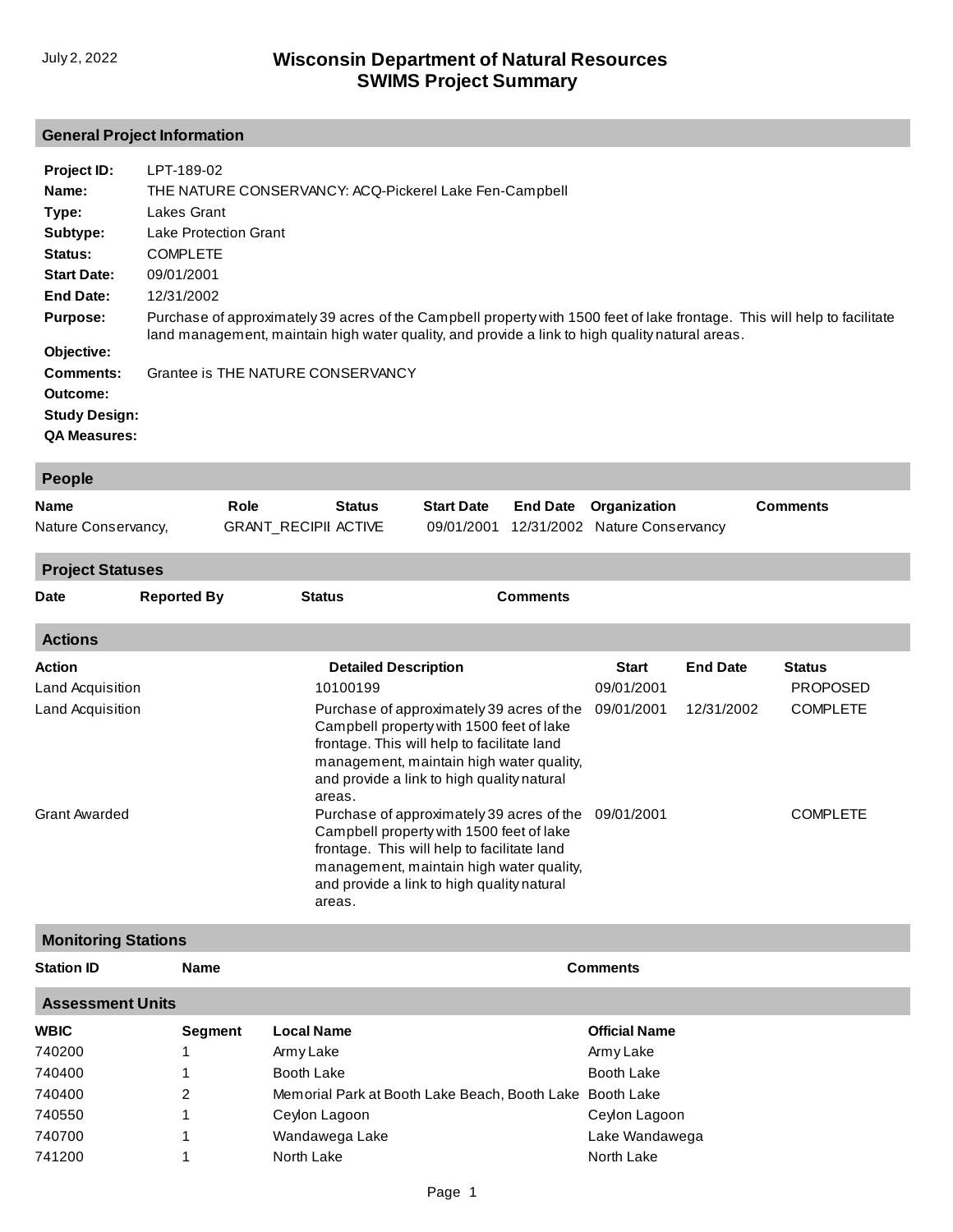| WBIC   | <b>Segment</b> | <b>Local Name</b>              | <b>Official Name</b>          |
|--------|----------------|--------------------------------|-------------------------------|
| 741400 |                | Peters Lake                    | Peters Lake                   |
| 741500 | 1              | Pleasant Lake                  | Pleasant Lake                 |
| 741700 | 1              | Silver Lake                    | Silver Lake                   |
| 741800 | 1              | Swift Lake                     | <b>Swift Lake</b>             |
| 741900 | 1              | Un Lake                        | Unnamed                       |
| 741980 | 1              | Un Lake                        | Millpond Park Pond            |
| 742700 | 1              | Nippersink Creek, North Branch | North Branch Nippersink Creek |
| 743400 | 1              | Nippersink Creek, East Branch  | East Branch Nippersink Creek  |
| 743400 | 2              | Nippersink Creek, East Branch  | East Branch Nippersink Creek  |
| 743500 | 1              | Local Water                    | Unnamed                       |
| 743600 | 1              | Pell Lake                      | Pell Lake                     |
| 743800 | 1              | Tombeau Lake                   | Tombeau Lake                  |
| 743900 | 1              | <b>Benedict Lake</b>           | <b>Benedict Lake</b>          |
| 744000 | 1              | Local Water                    | Unnamed                       |
| 744200 | 1              | Powers Lake                    | Powers Lake                   |
| 744300 | 1              | <b>Unnamed Stream</b>          | Unnamed                       |
| 744400 | 1              | Nippersink Creek, West Branch  | West Branch Nippersink Creek  |
| 744500 | 1              | Un Lake                        | Unnamed                       |
| 744600 | 1              | Local Water                    | Unnamed                       |
| 744800 | 1              | Knobb Pond                     | Goose Pond                    |
| 744900 | 1              | Local Water                    | Unnamed                       |
| 745200 | 1              | Peterkin Pond                  | Peterkin Pond                 |
| 751200 | 1              | <b>White River</b>             | <b>White River</b>            |
| 751200 | 2              | <b>White River</b>             | <b>White River</b>            |
| 751500 | 1              | Honey Creek                    | Honey Creek                   |
| 751500 | 2              | Honey Creek                    | Honey Creek                   |
| 751500 | 3              | Honey Creek                    | Honey Creek                   |
| 751500 | 4              | Honey Creek                    | Honey Creek                   |
| 751500 | 5              | Honey Creek                    | Honey Creek                   |
| 751500 | 6              | Honey Creek                    | Honey Creek                   |
| 751500 | 7              | Honey Creek                    | Honey Creek                   |
| 752100 | 1              | <b>Sugar Creek</b>             | <b>Sugar Creek</b>            |
| 752300 | 1              | Honey Lake                     | Honey Lake (Vienna)           |
| 752400 | 1              | <b>Spring Brook Creek</b>      | Spring Brook                  |
| 752400 | 2              | <b>Spring Brook</b>            | Spring Brook                  |
| 752500 | 1              | Spring Brook, North Branch     | Unnamed                       |
| 752800 | 1              | Unnamed Lake                   | Unnamed                       |
| 753000 | 1              | <b>Baker Creek</b>             | <b>Baker Creek</b>            |
| 753100 | 1              | Perennial Stream A (Spp1)      | Unnamed                       |
| 753500 | 1              | Perennial Stream D (B4)        | Unnamed                       |
| 753600 | 1              | Perennial Stream E (B5)        | Unnamed                       |
| 753800 | 1              | Potter Lake                    | Potter Lake                   |
| 753900 | 1              | <b>Spring Creek</b>            | <b>Spring Creek</b>           |
| 754000 | 1              | <b>Unnamed Stream</b>          | Unnamed                       |
| 754200 | 1              | Unnamed Lake                   | Hilburn Pond                  |
| 754400 | 1              | East Troy Pond (Trent)         | East Troy Pond (Trent)        |
| 754600 | 1              | Unnamed Trib to Honey Creek    | Unnamed                       |
| 754800 | 1              | Unnamed Trib to Honey Cr       | Unnamed                       |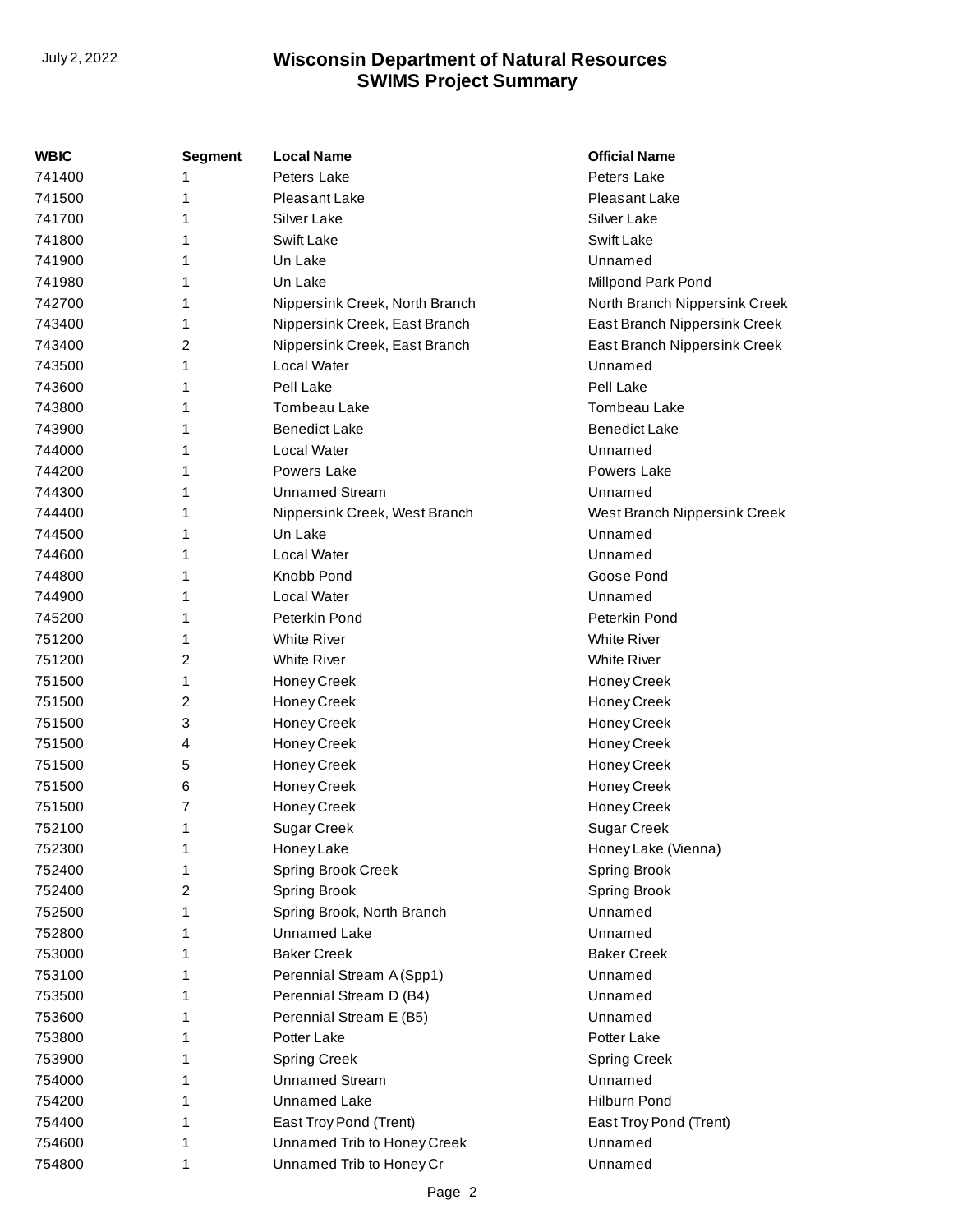| <b>WBIC</b> | <b>Segment</b> | <b>Local Name</b>                                               | <b>Official Name</b>       |
|-------------|----------------|-----------------------------------------------------------------|----------------------------|
| 755100      | 1              | Perennial Stream B (Tm2)                                        | Unnamed                    |
| 755300      | 1              | <b>Cedar Grove Pond</b>                                         | Cedar Grove Pond           |
| 755500      | 1              | Lauderdale Lakes                                                | Lauderdale Lakes           |
| 755600      | 1              | Mill Lake                                                       | Mill Lake                  |
| 755700      | 1              | Middle Lake                                                     | Middle Lake                |
| 755800      | 1              | Green Lake                                                      | Green Lake                 |
| 756200      | 1              | Lake Ivanhoe Outlet (Spring Valley Creek)                       | <b>Spring Valley Creek</b> |
| 756500      | 1              | Unnamed                                                         | Unnamed                    |
| 756600      | 1              | Un Lake                                                         | Unnamed                    |
| 756700      | 1              | Ivanhoe Lake                                                    | Lake Ivanhoe               |
| 756900      | 1              | Indian Run Creek                                                | Indian Run Creek           |
| 757000      | 1              | Ore Creek                                                       | Ore Creek                  |
| 757100      | 1              | Ore Creek, Second Branch                                        | Second Br Ore Creek        |
| 757200      | 1              | Ore Creek, First Branch                                         | First Br Ore Creek         |
| 757400      | 1              | Lyons Millpond                                                  | Lyons Millpond             |
| 757500      | 1              | <b>Unnamed Stream</b>                                           | Unnamed                    |
| 757600      | 1              | Como Creek                                                      | Como Creek                 |
| 757700      | 1              | <b>Unnamed Stream</b>                                           | Unnamed                    |
| 757900      | 1              | Como Lake                                                       | Como Lake                  |
| 758100      | 1              | Un Lake                                                         | Unnamed                    |
| 758300      | 1              | Lake Geneva                                                     | Geneva Lake                |
| 758300      | 2              | Linn/Robinson Public Beach, Lake Geneva                         | Geneva Lake                |
| 758300      | 3              | Hr1 Robinson Hillside Beach                                     | Geneva Lake                |
| 758300      | 4              | Big Foot Beach SP Swim Area, Geneva Lake                        | Geneva Lake                |
| 758300      | 5              | City of Lake Geneva Public Beach, Geneva Lake                   | Geneva Lake                |
| 758300      | 6              | Linn Pier Road Beach, Geneva Lake                               | Geneva Lake                |
| 758300      | 7              | Village of Fontana Public Beach, Geneva Lake                    | Geneva Lake                |
| 758300      | 8              | Williams Bay Public Beach, Geneva Lake                          | Geneva Lake                |
| 758400      | 1              | Lightbody Creek                                                 | Lightbody Creek            |
| 758500      | 1              | <b>Harris Creek</b>                                             | <b>Harris Creek</b>        |
| 758600      | 1              | Southwick Creek                                                 | Southwick Creek            |
| 758700      | 1              | Potawatomi Creek                                                | Potawatomi Creek           |
| 758800      | 1              | Van Slyke Creek                                                 | Van Slyke Creek            |
| 765500      | 1              | Mukwonago River                                                 | Mukwonago River            |
| 765500      | 5              | Mukwonago River                                                 | Mukwonago River            |
| 766300      | 1              | Lake Beaulah Outlet                                             | Lake Beulah Outlet         |
| 766600      | 1              | <b>Beulah Lake</b>                                              | Lake Beulah                |
| 766700      | 1              | Local Water                                                     | Unnamed                    |
| 766900      | 1              | Swan Lake                                                       | Swan Lake                  |
| 767000      | 1              | Local Water                                                     | Unnamed                    |
| 767100      | 1              | <b>Pickerel Lake</b>                                            | <b>Pickerel Lake</b>       |
| 767200      | 1              | Un Lake                                                         | Unnamed                    |
| 767600      | 1              | Un. Trib. to Mukwonago River (adjacent<br>Rainbow Springs Lake) | Unnamed                    |
| 768800      | 1              | Lulu Lake                                                       | Lulu Lake                  |
| 768900      | 1              | Un. Trib. to Lulu Lake feeder stream                            | Unnamed                    |
| 777500      | 1              | Lake Lorraine                                                   | Lake Lorraine              |
| 777600      | 1              | Lake Number 10                                                  | Lake Number Ten            |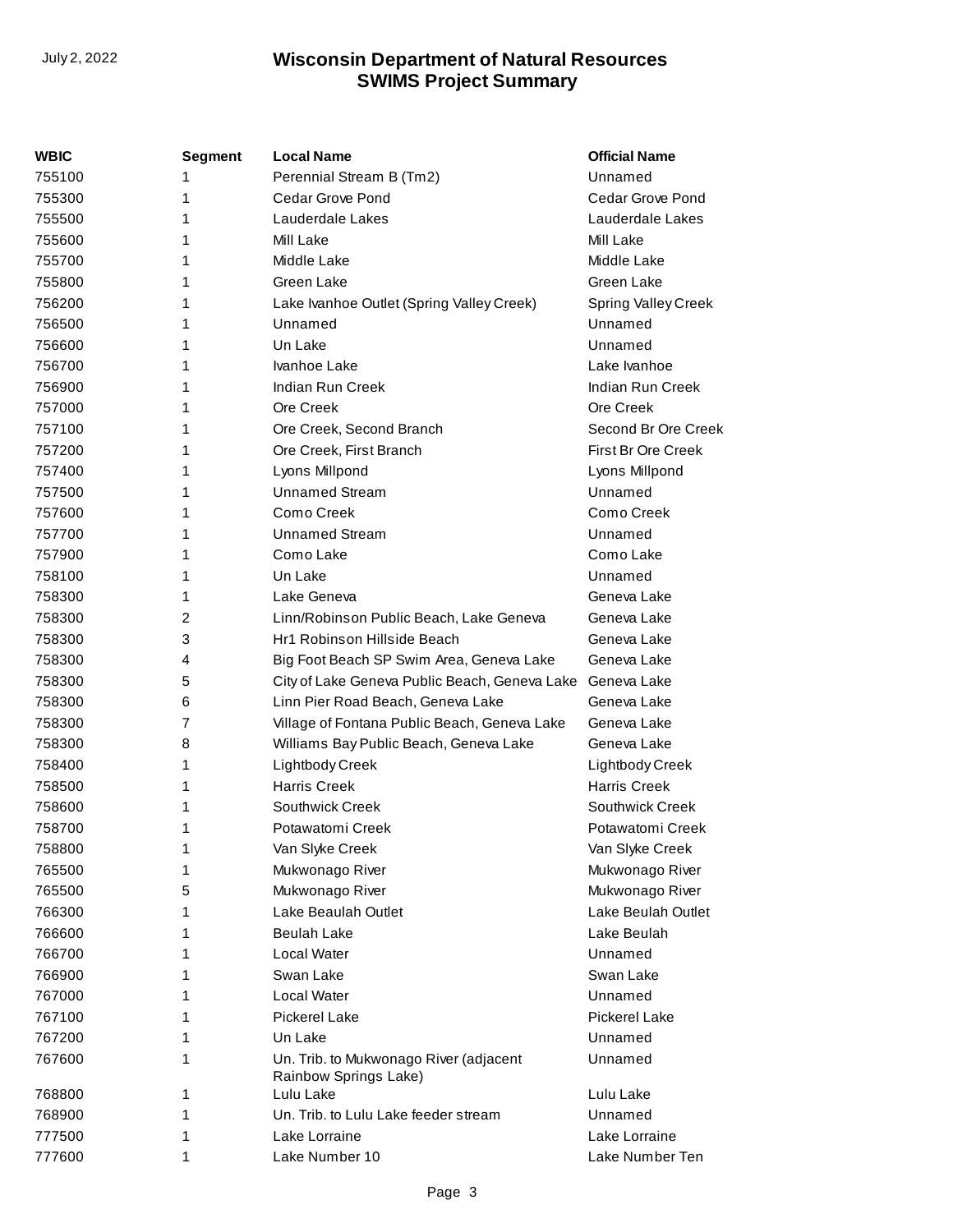| <b>WBIC</b> | <b>Segment</b> | <b>Local Name</b>                      | <b>Official Name</b>       |
|-------------|----------------|----------------------------------------|----------------------------|
| 780800      | 1              | Un Lake                                | Unnamed                    |
| 781250      | 1              | Un Lake                                | Congdon Park Pond          |
| 788900      | 1              | <b>Piscasaw Creek</b>                  | Piscasaw Creek             |
| 790300      | 1              | <b>Turtle Creek</b>                    | <b>Turtle Creek</b>        |
| 790300      | 3              | <b>Turtle Creek</b>                    | <b>Turtle Creek</b>        |
| 790300      | 4              | <b>Turtle Creek</b>                    | <b>Turtle Creek</b>        |
| 791700      | 2              | Little Turtle Creek                    | Little Turtle Creek        |
| 791700      | 3              | Little Turtle Creek                    | <b>Little Turtle Creek</b> |
| 791700      | $\overline{4}$ | <b>Little Turtle Creek</b>             | Little Turtle Creek        |
| 791800      | 1              | Darien Creek                           | Darien Creek               |
| 791800      | $\overline{2}$ | Darien Creek                           | Darien Creek               |
| 792000      | 1              | Unnamed Trib To Darien Cr              | Unnamed                    |
| 792200      | 1              | <b>Unnamed Stream</b>                  | Unnamed                    |
| 792300      | 1              | Unnamed Trib to Little Turtle Creek    | Unnamed                    |
| 792400      | 1              | <b>Ladd Creek</b>                      | <b>Ladd Creek</b>          |
| 792500      | 1              | West Branch Ladd Creek                 | West Branch Ladd Creek     |
| 792800      | 1              | Local Water                            | Unnamed                    |
| 793000      | 1              | <b>Trout Lake</b>                      | <b>Trout Lake</b>          |
| 793100      | 1              | Swan Creek                             | Unnamed                    |
| 793600      | 1              | Delavan Lake                           | Delavan Lake               |
| 793600      | 2              | Delavan Township Park                  | Delavan Lake               |
| 793600      | 3              | House In The Wood Beach                | Delavan Lake               |
| 793700      | 1              | <b>Unnamed Stream</b>                  | Unnamed                    |
| 793800      | 1              | Jackson Creek                          | Jackson Creek              |
| 793900      | 1              | <b>Unnamed Stream</b>                  | Unnamed                    |
| 794000      | 1              | Elkhorn Lake                           | Elkhorn Lake               |
| 794200      | 1              | Comus Lake                             | Comus Lake                 |
| 794300      | 1              | Unnamed Trib to Turtle Creek           | Unnamed                    |
| 794500      | 1              | Un Lake                                | Unnamed                    |
| 794600      | 1              | Un Lake                                | Unnamed                    |
| 794900      | 1              | Unnamed Stream                         | Unnamed                    |
| 795100      | 1              | <b>Turtle Lake</b>                     | <b>Turtle Lake</b>         |
| 813900      | 1              | <b>Whitewater Creek</b>                | <b>Whitewater Creek</b>    |
| 813900      | 2              | <b>Whitewater Creek</b>                | <b>Whitewater Creek</b>    |
| 813900      | 3              | <b>Whitewater Creek</b>                | <b>Whitewater Creek</b>    |
| 813900      | 4              | <b>Whitewater Creek</b>                | <b>Whitewater Creek</b>    |
| 814200      | 1              | <b>Unnamed Stream</b>                  | Unnamed                    |
| 815200      | 1              | Cravath Lake                           | Cravath Lake               |
| 815300      | 1              | Spring Brook                           | Spring Brook               |
| 815400      | 1              | <b>Unnamed Stream</b>                  | Unnamed                    |
| 815600      | 1              | Unnamed Ditch Tributary to Spring Crek | Unnamed                    |
| 815800      | 1              | <b>Unnamed Stream</b>                  | Unnamed                    |
| 816000      | 1              | <b>Tripp Lake</b>                      | Tripp Lake (Trapp)         |
| 816100      | 1              | <b>Bluff Creek</b>                     | <b>Bluff Creek</b>         |
| 816100      | 2              | <b>Bluff Creek</b>                     | <b>Bluff Creek</b>         |
| 816200      | 1              | Trib to Whitewater Creek               | Unnamed                    |
| 816300      | 1              | <b>Unnamed Stream</b>                  | Unnamed                    |
| 816400      | 1              | <b>Unnamed Stream</b>                  | Unnamed                    |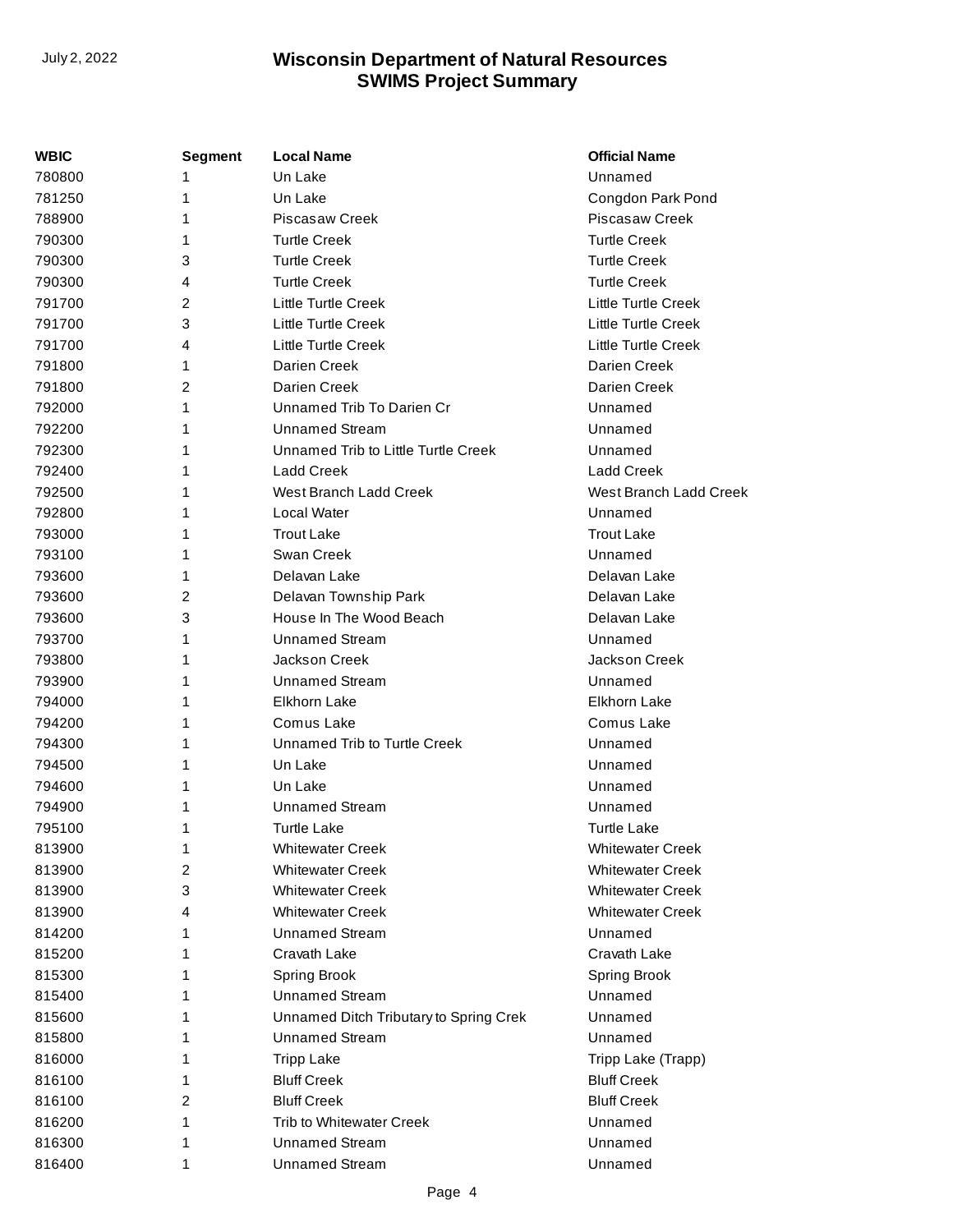| <b>WBIC</b> | Segment        | <b>Local Name</b>                                                            | <b>Official Name</b>   |
|-------------|----------------|------------------------------------------------------------------------------|------------------------|
| 816600      | 1              | Rice Lake (Lower Whitewater)                                                 | <b>Rice Lake</b>       |
| 816800      | 1              | <b>Whitewater Lake</b>                                                       | <b>Whitewater Lake</b> |
| 816800      | $\overline{c}$ | Whitewater Lake Beach, Kettle Moraine St.<br>Forest B4                       | <b>Whitewater Lake</b> |
| 816800      | 3              | Whitewater Lake Boat Launch, Kettle Moraine St. Whitewater Lake<br>Forest B4 |                        |
| 817800      | 3              | <b>Steel Brook</b>                                                           | <b>Steel Brook</b>     |
| 817800      | 4              | <b>Steel Brook</b>                                                           | <b>Steel Brook</b>     |
| 817800      | 5              | <b>Steel Brook</b>                                                           | <b>Steel Brook</b>     |
| 818200      | 1              | Unnamed Trib to Steel Brook                                                  | Unnamed                |
| 818400      | 1              | <b>Unnamed Stream</b>                                                        | Unnamed                |
| 818600      | 1              | Local Water                                                                  | Unnamed                |
| 818700      | 1              | Lake Lagrange                                                                | La Grange Lake         |
| 819400      | 1              | Local Water                                                                  | Unnamed                |
| 819500      | 1              | Un Lake                                                                      | Unnamed                |
| 3000293     | 1              | Perennial Stream B (Ta4)                                                     | Unnamed                |
| 5038406     | 1              | Local Water                                                                  | Unnamed                |
| 5038419     | 1              | Local Water                                                                  | Unnamed                |
| 5038434     | 1              | Local Water                                                                  | Unnamed                |
| 5038455     | 1              | Local Water                                                                  | Unnamed                |
| 5038484     | 1              | Local Water                                                                  | Unnamed                |
| 5038519     | 1              | Local Water                                                                  | Unnamed                |
| 5038593     | 1              | Local Water                                                                  | Unnamed                |
| 5038599     | 1              | Unnamed Stream                                                               | Unnamed                |
| 5038625     | 1              | Local Water                                                                  | Unnamed                |
| 5038629     | 1              | Local Water                                                                  | Unnamed                |
| 5038661     | 1              | Local Water                                                                  | Unnamed                |
| 5038666     | 1              | Local Water                                                                  | Unnamed                |
| 5038680     | 1              | Local Water                                                                  | Unnamed                |
| 5038698     | 1              | Local Water                                                                  | Unnamed                |
| 5038699     | 1              | Local Water                                                                  | Unnamed                |
| 5038704     | 1              | Local Water                                                                  | Unnamed                |
| 5038707     | 1              | Local Water                                                                  | Unnamed                |
| 5038718     | 1              | Local Water                                                                  | Unnamed                |
| 5038758     | 1              | Local Water                                                                  | Unnamed                |
| 5038780     | 1              | <b>Unnamed Stream</b>                                                        | Unnamed                |
| 5038889     | 1              | <b>Unnamed Stream</b>                                                        | Unnamed                |
| 5039050     | 1              | Local Water                                                                  | Unnamed                |
| 5039158     | 1              | <b>Unnamed Stream</b>                                                        | Unnamed                |
| 5039454     | 1              | <b>Unnamed Stream</b>                                                        | Unnamed                |
| 5039516     | 1              | <b>Unnamed Stream</b>                                                        | Unnamed                |
| 5039555     | 1              | <b>Unnamed Stream</b>                                                        | Unnamed                |
| 5039742     | 1              | <b>Unnamed Stream</b>                                                        | Unnamed                |
| 5040143     | 1              | <b>Unnamed Stream</b>                                                        | Unnamed                |
| 5040212     | 1              | <b>Unnamed Stream</b>                                                        | Unnamed                |
| 5040257     | 1              | Local Water                                                                  | Unnamed                |
| 5040295     | 1              | <b>Unnamed Stream</b>                                                        | Unnamed                |
| 5040297     | 1              | <b>Unnamed Stream</b>                                                        | Unnamed                |
|             |                |                                                                              |                        |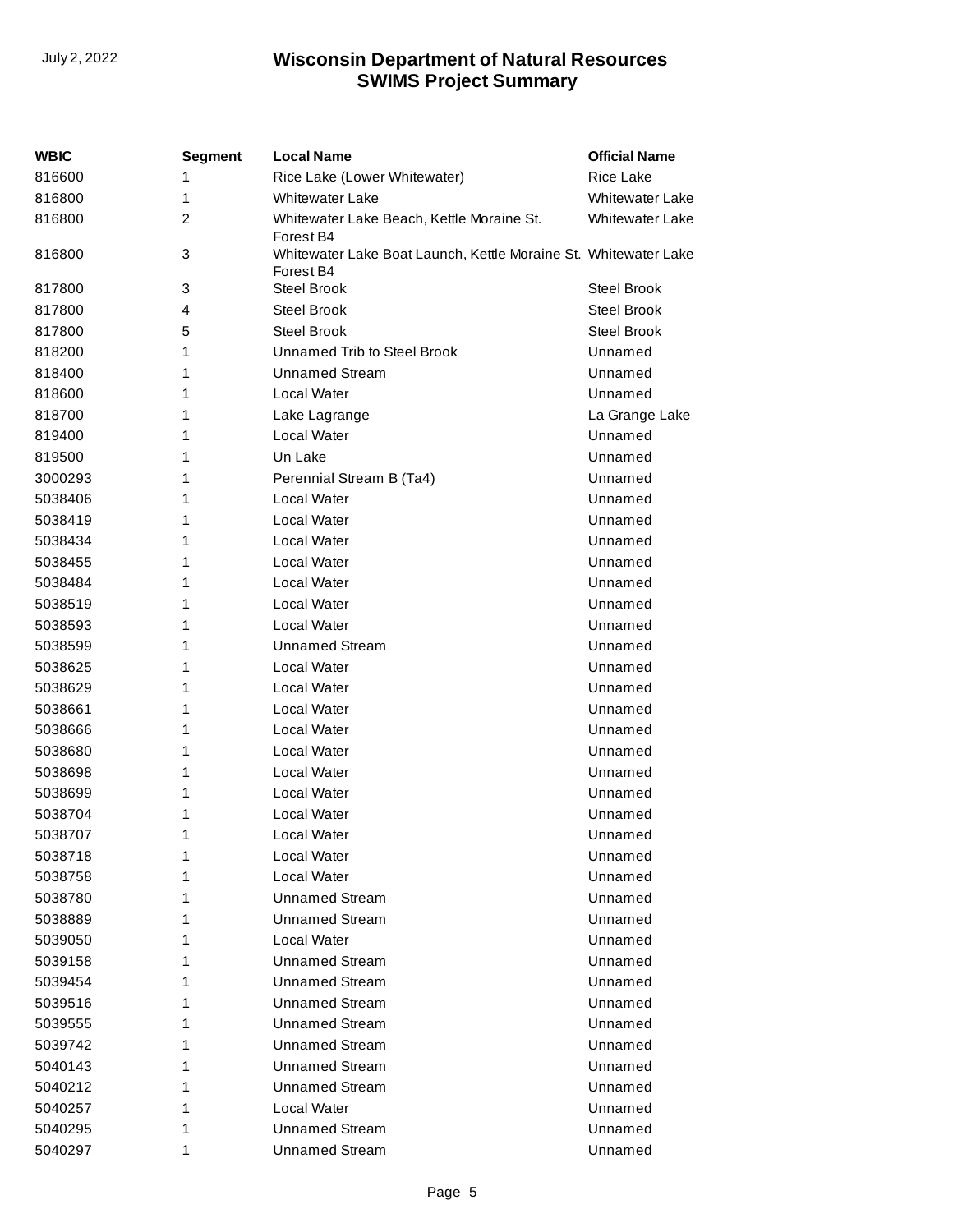| WBIC    | <b>Segment</b> | <b>Local Name</b>                | <b>Official Name</b> |
|---------|----------------|----------------------------------|----------------------|
| 5040421 | 1              | <b>Unnamed Stream</b>            | Unnamed              |
| 5040431 | 1              | <b>Unnamed Stream</b>            | Unnamed              |
| 5040487 | 1              | Unnamed                          | Unnamed              |
| 5040546 | 1              | <b>Unnamed Stream</b>            | Unnamed              |
| 5040610 | 1              | <b>Unnamed Stream</b>            | Unnamed              |
| 5040633 | 1              | Local Water                      | Unnamed              |
| 5040677 | 1              | <b>Unnamed Stream</b>            | Unnamed              |
| 5040938 | 1              | <b>Unnamed Stream</b>            | Unnamed              |
| 5041262 | 1              | <b>Unnamed Creek</b>             | Unnamed              |
| 5041466 | 1              | <b>Unnamed Stream</b>            | Unnamed              |
| 5041480 | 1              | <b>Unnamed Stream</b>            | Unnamed              |
| 5041499 | 1              | <b>Unnamed Stream</b>            | Unnamed              |
| 5041529 | 1              | <b>Unnamed Stream</b>            | Unnamed              |
| 5041573 | 1              | <b>Unnamed Stream</b>            | Unnamed              |
| 5041631 | 1              | <b>Unnamed Stream</b>            | Unnamed              |
| 5041807 | 1              | <b>Button Creek</b>              | Unnamed              |
| 5041840 | 1              | <b>Unnamed Stream</b>            | Unnamed              |
| 5041996 | 1              | Unnamed Trib to Nippersink Creek | Unnamed              |
| 5042301 | 1              | <b>Unnamed Stream</b>            | Unnamed              |
| 5042325 | 1              | <b>Unnamed Stream</b>            | Unnamed              |
| 5042326 | 1              | <b>Unnamed Stream</b>            | Unnamed              |
| 5577503 | 1              | Local Water                      | Unnamed              |
| 5577543 | 1              | Local Water                      | Unnamed              |
| 5577552 | 1              | Local Water                      | Unnamed              |
| 5577555 | 1              | Local Water                      | Unnamed              |
| 5577562 | 1              | Local Water                      | Unnamed              |
| 5577565 | 1              | Local Water                      | Unnamed              |
| 5577566 | 1              | Local Water                      | Unnamed              |
| 5577570 | $\overline{2}$ | Local Water                      | Unnamed              |
| 5577572 | 1              | Local Water                      | Unnamed              |
| 5577575 | 1              | Local Water                      | Unnamed              |
| 5577579 | 1              | Local Water                      | Unnamed              |
| 5577594 | 1              | Local Water                      | Unnamed              |
| 5577609 | 1              | Local Water                      | Unnamed              |
| 5577610 | 1              | Local Water                      | Unnamed              |
| 5577612 | 1              | Local Water                      | Unnamed              |
| 5577621 | 1              | Local Water                      | Unnamed              |
| 5577624 | 1              | Local Water                      | Unnamed              |
| 5577629 | 1              | Local Water                      | Unnamed              |
| 5577631 | 1              | Local Water                      | Unnamed              |
| 5577632 | 1              | Local Water                      | Unnamed              |
| 5577646 | 1              | Local Water                      | Unnamed              |
| 5577649 | 1              | Local Water                      | Unnamed              |
| 5577650 | 1              | Local Water                      | Unnamed              |
| 5577652 | 1              | Local Water                      | Unnamed              |
| 5577653 | 1              | Local Water                      | Unnamed              |
| 5577663 | 1              | Local Water                      | Unnamed              |
| 5577673 | 1              | Local Water                      | Unnamed              |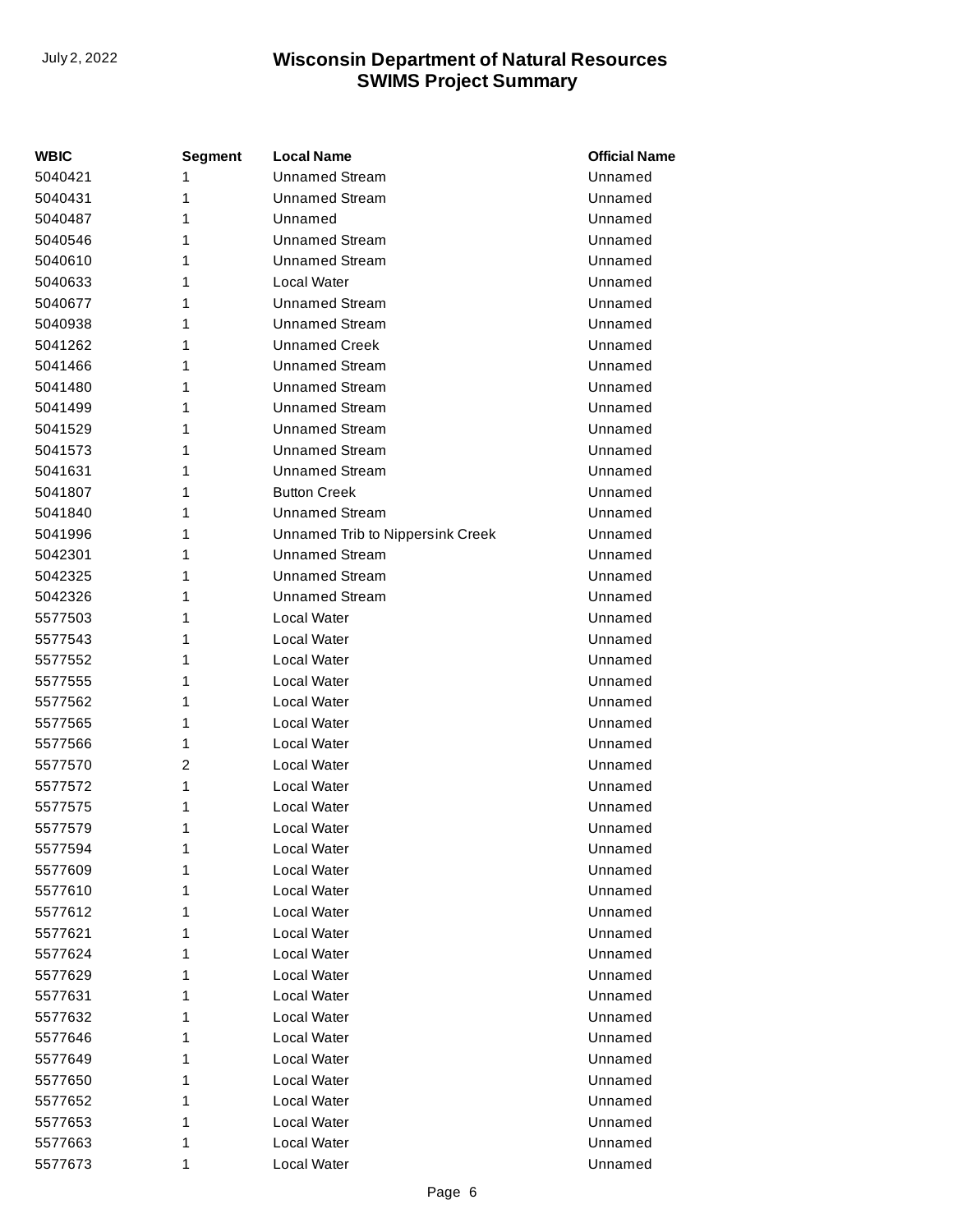| <b>WBIC</b> | <b>Segment</b> | <b>Local Name</b> | <b>Official Name</b> |
|-------------|----------------|-------------------|----------------------|
| 5577682     | 1              | Local Water       | Unnamed              |
| 5577693     | 1              | Local Water       | Unnamed              |
| 5577736     | 1              | Local Water       | Unnamed              |
| 5577738     | 1              | Local Water       | Unnamed              |
| 5577748     | 1              | Local Water       | Unnamed              |
| 5577772     | 1              | Local Water       | Unnamed              |
| 5577774     | 1              | Local Water       | Unnamed              |
| 5577778     | 1              | Local Water       | Unnamed              |
| 5577784     | 1              | Local Water       | Unnamed              |
| 5577788     | 1              | Local Water       | Unnamed              |
| 5577792     | 1              | Local Water       | Unnamed              |
| 5577796     | 1              | Local Water       | Unnamed              |
| 5577797     | 1              | Local Water       | Unnamed              |
| 5577798     | 1              | Local Water       | Unnamed              |
| 5577805     | 1              | Local Water       | Unnamed              |
| 5577814     | 1              | Local Water       | Unnamed              |
| 5577818     | 1              | Local Water       | Unnamed              |
| 5577822     | 1              | Local Water       | Unnamed              |
| 5577823     | 1              | Local Water       | Unnamed              |
| 5577825     | 1              | Local Water       | Unnamed              |
| 5577826     | 1              | Local Water       | Unnamed              |
| 5577827     | 1              | Local Water       | Unnamed              |
| 5577833     | 1              | Local Water       | Unnamed              |
| 5577842     | 1              | Local Water       | Unnamed              |
| 5577849     | 1              | Local Water       | Unnamed              |
| 5577850     | 1              | Local Water       | Unnamed              |
| 5577851     | 1              | Local Water       | Unnamed              |
| 5577852     | 1              | Local Water       | Unnamed              |
| 5577853     | 1              | Local Water       | Unnamed              |
| 5577856     | 1              | Local Water       | Unnamed              |
| 5577862     | 1              | Local Water       | Unnamed              |
| 5577865     | 1              | Local Water       | Unnamed              |
| 5577874     | 1              | Local Water       | Unnamed              |
| 5577892     | 1              | Local Water       | Unnamed              |
| 5577901     | 1              | Local Water       | Unnamed              |
| 5577905     | 1              | Local Water       | Unnamed              |
| 5577924     | 1              | Local Water       | Unnamed              |
| 5577936     | 1              | Local Water       | Unnamed              |
| 5577950     | 1              | Local Water       | Unnamed              |
| 5577986     | 1              | Local Water       | Unnamed              |
| 5577993     | 1              | Unnamed Lake      | Unnamed              |
| 5578012     | 1              | Local Water       | Unnamed              |
| 5578038     | 1              | Local Water       | Unnamed              |
| 5578080     | 1              | Local Water       | Unnamed              |
| 5578083     | 1              | Local Water       | Unnamed              |
| 5578102     | 1              | Local Water       | Unnamed              |
| 5578121     | 1              | Local Water       | Unnamed              |
| 5578136     | 1              | Local Water       | Unnamed              |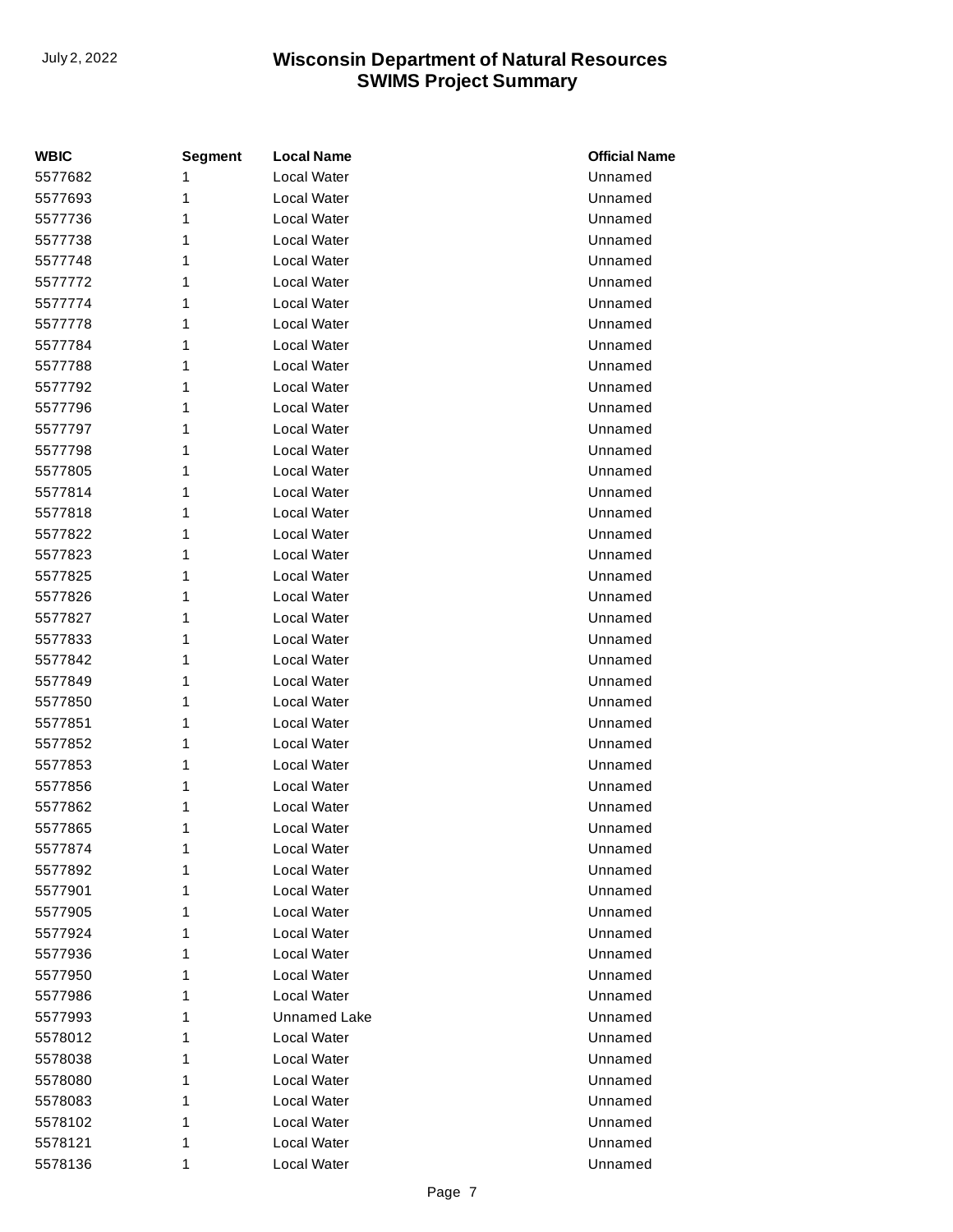| <b>WBIC</b> | <b>Segment</b> | <b>Local Name</b>  | <b>Official Name</b> |
|-------------|----------------|--------------------|----------------------|
| 5578429     | 1              | <b>Local Water</b> | Unnamed              |
| 5578484     | 1              | Local Water        | Unnamed              |
| 5578494     | 1              | Local Water        | Unnamed              |
| 5578518     | 1              | Local Water        | Unnamed              |
| 5578531     | 1              | Local Water        | Unnamed              |
| 5578613     | 1              | Local Water        | Unnamed              |
| 5578665     | 1              | Local Water        | Unnamed              |
| 5578735     | 1              | Local Water        | Unnamed              |
| 5578830     | 1              | Local Water        | Unnamed              |
| 5578874     | 1              | Local Water        | Unnamed              |
| 5578879     | 1              | Local Water        | Unnamed              |
| 5578896     | 1              | Local Water        | Unnamed              |
| 5578953     | 1              | Local Water        | Unnamed              |
| 5578976     | 1              | Local Water        | Unnamed              |
| 5579194     | 1              | Local Water        | Unnamed              |
| 5579247     | 1              | Local Water        | Unnamed              |
| 5579272     | 1              | Local Water        | Unnamed              |
| 5579401     | 1              | Local Water        | Unnamed              |
| 5579466     | 1              | Local Water        | Unnamed              |
| 5579528     | 1              | Local Water        | Unnamed              |
| 5579582     | 1              | Local Water        | Unnamed              |
| 5579635     | 1              | Local Water        | Unnamed              |
| 5579642     | 1              | Local Water        | Unnamed              |
| 5579646     | 1              | Local Water        | Unnamed              |
| 5579769     | 1              | Local Water        | Unnamed              |
| 5579814     | 1              | Local Water        | Unnamed              |
| 5579825     | 1              | Local Water        | Unnamed              |
| 5579829     | 1              | Local Water        | Unnamed              |
| 5579915     | 1              | Local Water        | Unnamed              |
| 5579929     | 1              | Local Water        | Unnamed              |
| 5579954     | 1              | Local Water        | Unnamed              |
| 5579979     | 1              | Local Water        | Unnamed              |
| 5579984     | 1              | Local Water        | Unnamed              |
| 5580028     | 1              | Local Water        | Unnamed              |
| 5580061     | 1              | Local Water        | Unnamed              |
| 5580128     | 1              | Local Water        | Unnamed              |
| 5580150     | 1              | Local Water        | Unnamed              |
| 5580185     | 1              | Local Water        | Unnamed              |
| 5580192     | 1              | Local Water        | Unnamed              |
| 5580234     | 1              | Local Water        | Unnamed              |
| 5580258     | 1              | Local Water        | Unnamed              |
| 5580265     | 1              | Local Water        | Unnamed              |
| 5580483     | 1              | Local Water        | Unnamed              |
| 5580491     | 1              | Local Water        | Unnamed              |
| 5580499     | 1              | Local Water        | Unnamed              |
| 5580505     | 1              | Local Water        | Unnamed              |
| 5580509     | 1              | Local Water        | Unnamed              |
| 5580600     | 1              | Local Water        | Unnamed              |